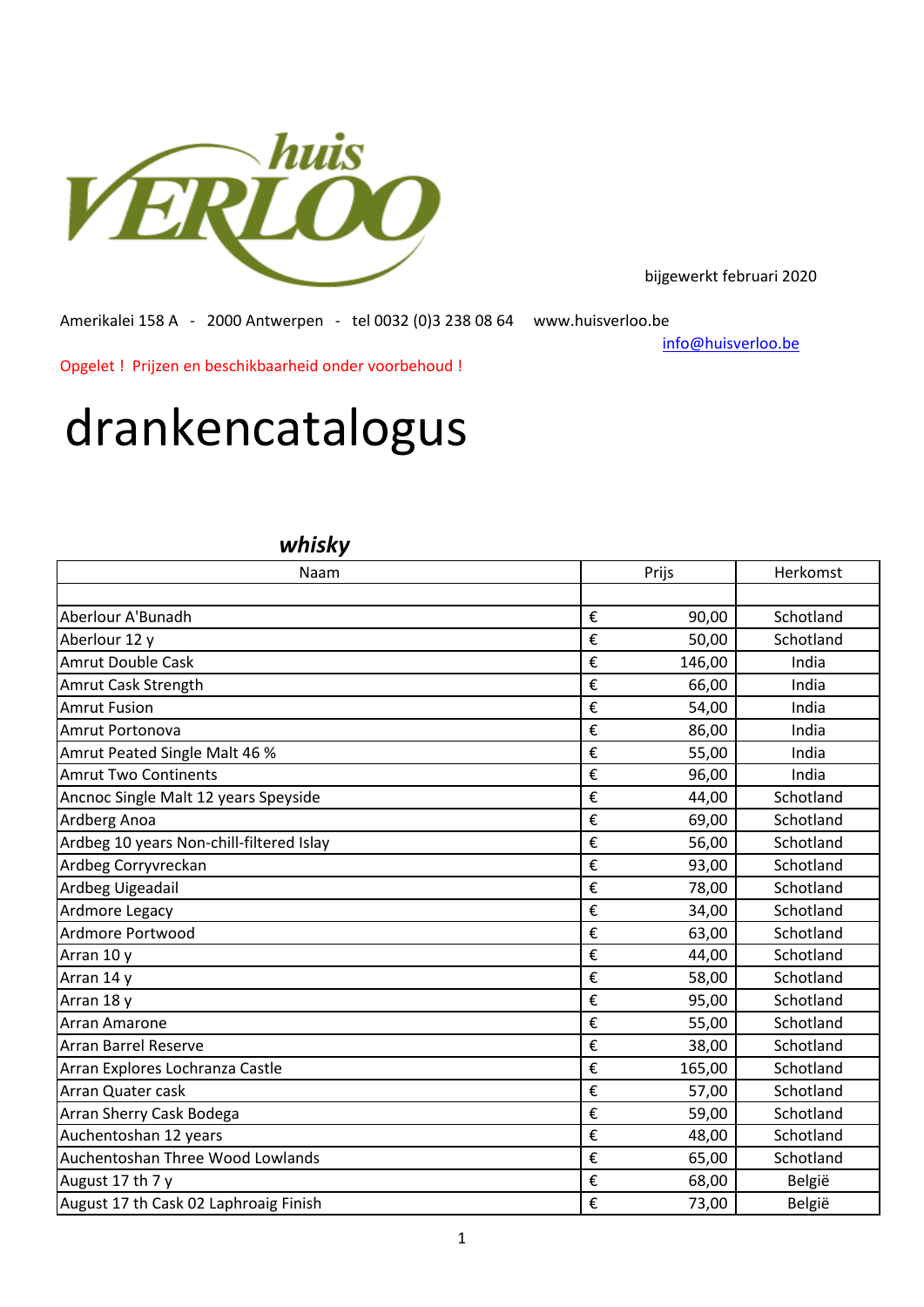| August 17 th Cask 03 Monbazillac Finish           | €                       | 77,00  | België     |
|---------------------------------------------------|-------------------------|--------|------------|
| August 17 th Cask 04 Oroloso Sherry               | €                       | 67,00  | België     |
| Balblair 12 y                                     | €                       | 53,00  | Schotland  |
| Balblair 15 y                                     | €                       | 81,00  | Schotland  |
| Balblair 18 y                                     | €                       | 120,00 | Schotland  |
| Balblair 1990 Vintage                             | €                       | 123,00 | Schotland  |
| Balvenie 12 y Single Barrel                       | €                       | 68,00  | Schotland  |
| Balvenie 14 y Carribean Cask                      | €                       | 65,00  | Schotland  |
| Balvenie Doublewood 12 y Speyside                 | €                       | 53,00  | Schotland  |
| Balvenie Doublewood 17 y Speyside                 | €                       | 128,00 | Schotland  |
| Balvenie Doublewood 25 y Speyside                 | €                       | 536,00 | Schotland  |
| Balvenie Peat Week 14 y                           | €                       | 71,00  | Schotland  |
| Balvenie Portwood 21 y                            | €                       | 189,00 | Schotland  |
| Balvenie Single Barrel Sherry Cask 15 y           | €                       | 114,00 | Schotland  |
| Ben Nevis 2010 Signatory Vintage UCF              | €                       | 56,00  | Schotland  |
| Ben Nevis 1997 22 y Single Malts of Scotland      | €                       | 150,00 | Schotland  |
| Ben Nevis 10 y                                    | €                       | 73,00  | Schotland  |
| Benriach 10 y                                     | €                       | 45,00  | Schotland  |
| Benriach 12 y Sherry Casks                        | €                       | 48,00  | Schotland  |
| Benriach 2007 11 y Oroloso                        | €                       | 99,00  | Schotland  |
| Benriach 22 y Dark Rum Finish                     | €                       | 199,00 | Schotland  |
| Benriach 1994 24 y Peated Marsala                 | €                       | 384,00 | Schotland  |
| Benriach 1991 27 y Rum Cask                       | €                       | 570,00 | Schotland  |
| Benriach 30 y Authenticus                         | €                       | 595,00 | Schotland  |
| <b>Benriach Heart of Speyside</b>                 | €                       | 38,00  | Schotland  |
| Benriach Cask Strength Batch 1                    | €                       | 78,00  | Schotland  |
| Benriach Curiositas 10 years peated 46 % Speyside | €                       | 46,00  | Schotland  |
| <b>Benriach Peated Cask Strenght</b>              | €                       | 81,00  | Schotland  |
| <b>Benromach Organic</b>                          | €                       | 60,00  | Schotland  |
| <b>Benromach Peat Smoke</b>                       | €                       | 58,00  | Schotland  |
| <b>Big Peat</b>                                   | €                       | 66,00  | Schotland  |
| <b>Big Peat Chistmas Edition</b>                  | €                       | 74,00  | Schotland  |
| Blackbull 12 y Blended                            | €                       | 58,00  | Schotland  |
| Blanton's Original Bourbon Single Barrel 46,5 %   | €                       | 59,00  | <b>USA</b> |
| Bowmore BW7 Elements of Islay                     | €                       | 125,00 | Schotland  |
| Bowmore 12 y                                      | €                       | 49,00  | Schotland  |
| Bowmore 18 y                                      | €                       | 122,00 | Schotland  |
| Bowmore 25 y                                      | €                       | 344,00 | Schotland  |
| Bowmore 15 y                                      | €                       | 75,00  | Schotland  |
| Bowmore Nr. 1                                     | €                       | 40,00  | Schotland  |
| Bowmore Giftset 3 X 5 cl                          | €                       | 20,00  | Schotland  |
| Bruichladdich Islay Barley 2010                   | €                       | 66,00  | Schotland  |
| <b>Bruichladdich The Classic Laddie</b>           | €                       | 59,00  | Schotland  |
| Bruichladdich Bere Barley 2010                    | €                       | 82,00  | Schotland  |
| Bruichladdich The organic 2009                    | €                       | 83,00  | Schotland  |
| Bruichladdich Black Art 1992 Batch 5              | €                       | 340,00 | Schotland  |
| <b>Buffalo Trace</b>                              | €                       | 35,00  | <b>USA</b> |
| <b>Bulleit Bourbon</b>                            | €                       | 34,00  | <b>USA</b> |
| Bunnahabhain 10 y Peated Gordon & Macphail        | €                       | 59,00  | Schotland  |
| Bunnahabhain 11 y Sherry Gordon & Macphail        | $\boldsymbol{\epsilon}$ | 58,00  | Schotland  |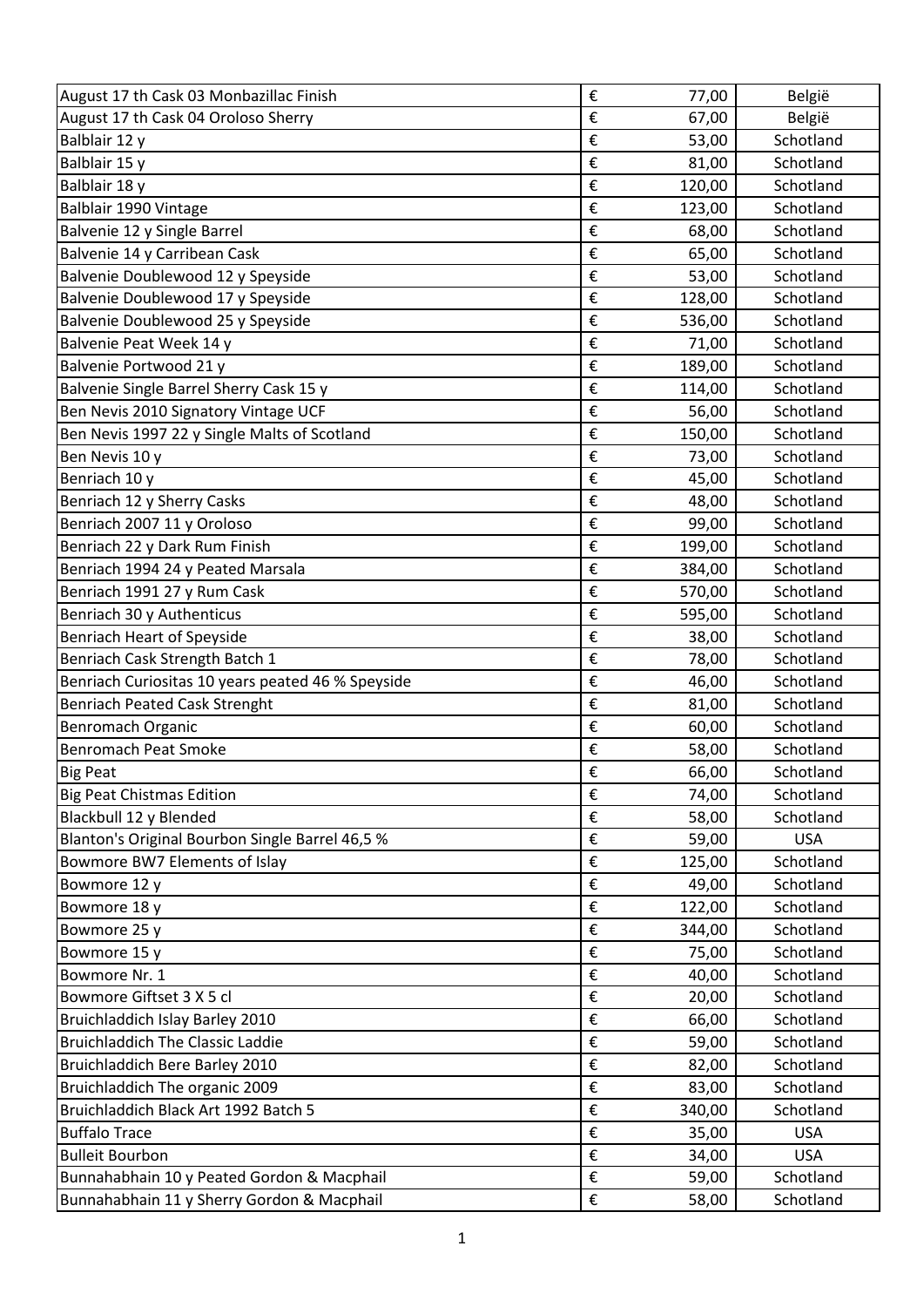| Bunnahabhain 12 years Islay                    | € | 59,00  | Schotland  |
|------------------------------------------------|---|--------|------------|
| Bunnahabhain 18 y                              | € | 155,00 | Schotland  |
| Bunnahabhain Stirureadair                      | € | 47,00  | Schotland  |
| Bunnahabhain Toiteach A Dha                    | € | 59,00  | Schotland  |
| <b>Bushmills 10 years</b>                      | € | 37,00  | lerland    |
| Bushmills Black Bush 40 % 70 cl                | € | 30,00  | lerland    |
| Cambus Liquid Treasures 25 y                   | € | 137,00 | Schotland  |
| Caol Ila 6 y Signatory Vintage                 | € | 80,00  | Schotland  |
| Caol Ila 12 y                                  | € | 53,00  | Schotland  |
| Caol Ila Distiller's Edition                   | € | 68,00  | Schotland  |
| Caol Ila Unpeated 15 y                         | € | 127,00 | Schotland  |
| Chivas Regal 12 y Blended                      | € | 41,00  | Schotland  |
| Chivas Regal 18 y Gold Signature               | € | 68,00  | Schotland  |
| Chivas Regal 21 y Royal Salute                 | € | 155,00 | Schotland  |
| Clynelish 14 y                                 | € | 52,00  | Schotland  |
| Clynelish Distiller's Ed 15 y Oloroso Cask     | € | 92,00  | Schotland  |
| Compass Box Asyla                              | € | 49,00  | Schotland  |
| <b>Compass Box Hedonism</b>                    | € | 86,00  | Schotland  |
| <b>Compass Box Oak Cross</b>                   | € | 52,00  | Schotland  |
| <b>Compass Box Flaming Heart</b>               | € | 150,00 | Schotland  |
| <b>Compass Box Spice Tree</b>                  | € | 59,00  | Schotland  |
| <b>Compass Box The Peat Monster</b>            | € | 55,00  | Schotland  |
| <b>Compass Box The Spaniard</b>                | € | 56,00  | Schotland  |
| <b>Compass Box Myths I</b>                     | € | 157,00 | Schotland  |
| <b>Compass Box Myths II</b>                    | € | 157,00 | Schotland  |
| <b>Compass Box Myths III</b>                   | € | 157,00 | Schotland  |
| <b>Compass Box Straingers &amp; Straingers</b> | € | 198,00 | Schotland  |
| Connemara Original Peated                      | € | 43,00  | lerland    |
| <b>Cotswolds Single Malt</b>                   | € | 54,00  | Engeland   |
| Cragganmore 12 y (Classic Malt)                | € | 45,00  | Schotland  |
| Cragganmore 12 y Special Release               | € | 99,00  | Schotland  |
| Dalmore 12 y                                   | € | 56,00  | Schotland  |
| Dalmore 15 y                                   | € | 90,00  | Schotland  |
| Dalmore 18 y                                   | € | 128,00 | Schotland  |
| Dalmore Cigar Malt Reserve                     | € | 110,00 | Schotland  |
| Dalmore King Alexander III                     | € | 207,00 | Schotland  |
| Dalwhinnie 15 y                                | € | 49,00  | Schotland  |
| Dalwhinnie Distiller's Edition                 | € | 68,00  | Schotland  |
| Deanston Organic 15 y                          | € | 94,00  | Schotland  |
| Deanston Bordeaux Red Wine Cask 2008           | € | 72,00  | Schotland  |
| Eagle Rare 10 y Bourbon                        | € | 44,00  | <b>USA</b> |
| Epicurean Lowland Blended Malt                 | € | 52,00  | Schotland  |
| Finlaggan Old Reserve                          | € | 33,00  | Schotland  |
| Finlaggan Red Wine Cask                        | € | 50,00  | Schotland  |
| Glenallachie 10 y Cask Strength                | € | 67,00  | Schotland  |
| Glenallachie 10 y Port Finish                  | € | 67,00  | Schotland  |
| Glenallachie 12 y                              | € | 51,00  | Schotland  |
| Glenallachie 12 y PX Finish                    | € | 67,00  | Schotland  |
| Glenallachie 15 y                              | € | 74,00  | Schotland  |
| Glenallachie 18 y                              | € | 109,00 | Schotland  |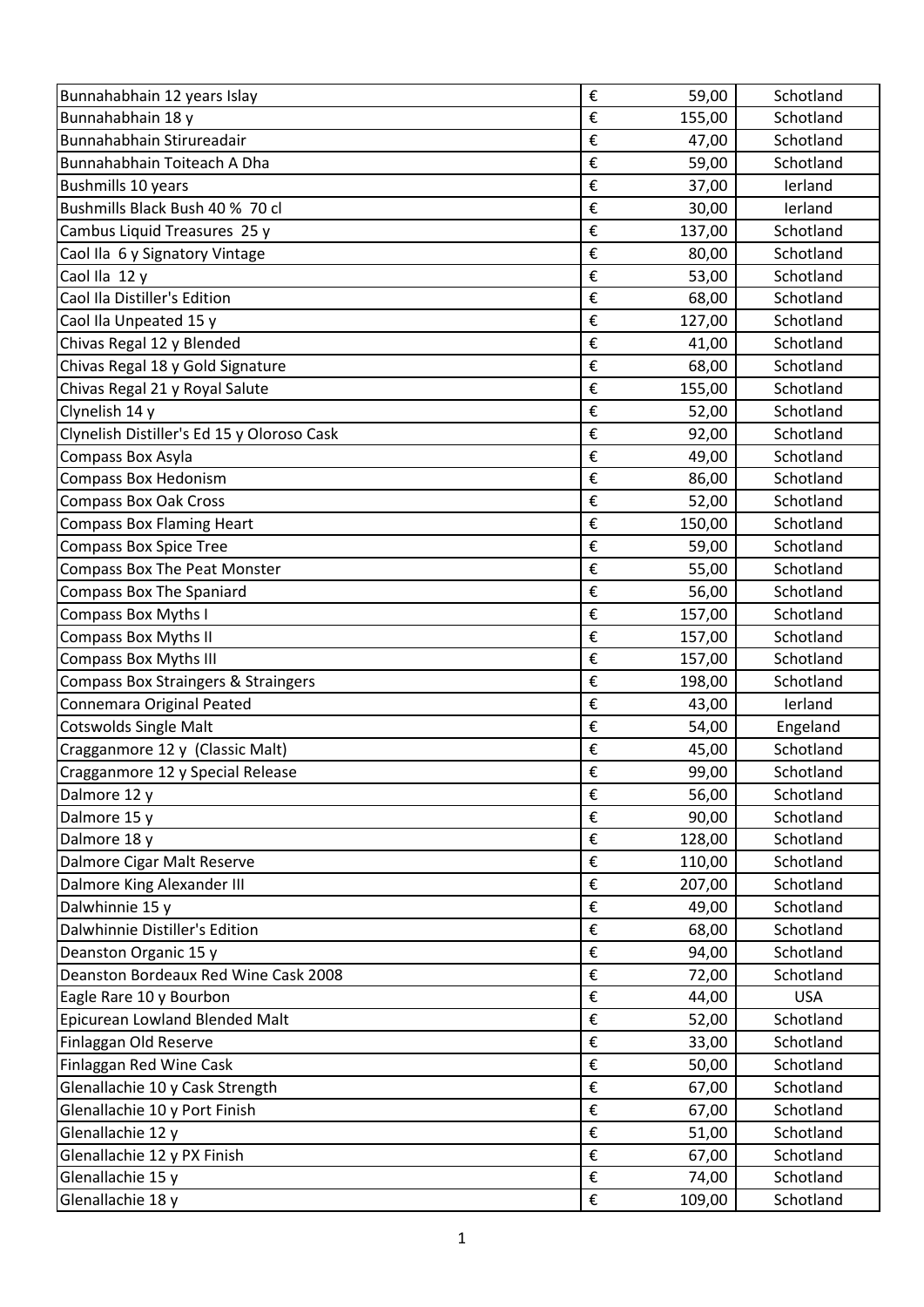| Glenallachie 2008 Single Cask                | €                       | 91,00  | Schotland |
|----------------------------------------------|-------------------------|--------|-----------|
| Glenburgie 2004 Gordon & Macphail            | €                       | 70,00  | Schotland |
| Glendronach 12 y Original                    | €                       | 48,00  | Schotland |
| Glendronach 15 y                             | €                       | 69,00  | Schotland |
| Glendronach 18 y Allardice                   | €                       | 96,00  | Schotland |
| Glendronach 2003 12 y PX Cask                | €                       | 132,00 | Schotland |
| Glendronach 1993 25 y Master Vintage         | €                       | 278,00 | Schotland |
| Glendronach 1993 25 y Port Pipe              | €                       | 350,00 | Schotland |
| Glendronach 1990 28 y PX Cask                | €                       | 479,00 | Schotland |
| Glendronach 1992 26 y Oroloso                | €                       | 405,00 | Schotland |
| Glendronach 1994 24 y PX Cask                | €                       | 320,00 | Schotland |
| <b>Glendronach Peated</b>                    | €                       | 52,00  | Schotland |
| Glenfarclas 12 y                             | €                       | 52,00  | Schotland |
| Glenfarclas 17 y                             | €                       | 70,00  | Schotland |
| Glenfarclas 25 y                             | €                       | 135,00 | Schotland |
| Glenfiddich 12 y                             | €                       | 34,00  | Schotland |
| Glenfiddich 15 y                             | €                       | 50,00  | Schotland |
| Glenfiddich 18 y                             | €                       | 86,00  | Schotland |
| Glenfiddich 21 y Gran Reserva Rum Cask       | €                       | 156,00 | Schotland |
| Glenfiddich 21 y Gran Reserva Rum Cask 20 cl | €                       | 57,00  | Schotland |
| Glenfiddich Fire & Cane                      | €                       | 46,00  | Schotland |
| Glenfiddich IPA                              | €                       | 52,00  | Schotland |
| Glenfiddich Project XX                       | €                       | 55,00  | Schotland |
| Glenfiddich 26 y                             | €                       | 425,00 | Schotland |
| Glenfiddich 30 y                             | €                       | 535,00 | Schotland |
| Glenglassaugh Evolution                      | €                       | 53,00  | Schotland |
| Glenglassaugh Revival                        | €                       | 48,00  | Schotland |
| Glenglassaugh Torfa                          | €                       | 53,00  | Schotland |
| Glenglassaugh Px Wood                        | €                       | 57,00  | Schotland |
| Glenglassaugh Octaves Batch #2               | €                       | 78,00  | Schotland |
| Glenkinchie 12 y (Classic Malt)              | €                       | 46,00  | Schotland |
| Glenlivet 18 y                               | €                       | 78,00  | Schotland |
| Glenlivet 2002 Georges & Smith's             | €                       | 69,00  | Schotland |
| <b>Glenlivet Founder's Reserve</b>           | €                       | 43,00  | Schotland |
| Glenlivet Nadurra Cask Strength              | €                       | 72,00  | Schotland |
| Glenmorangie 10 y The Original               | €                       | 43,00  | Schotland |
| Glenmorangie 18 y Extremely Rare             | €                       | 95,00  | Schotland |
| Glenmorangie Lasanta 12y                     | €                       | 52,00  | Schotland |
| Glenmorangie The Nectar d'Or 12 y            | €                       | 60,00  | Schotland |
| Glenmorangie The Quinta Ruban 14y            | €                       | 59,00  | Schotland |
| Glenmorangie Allta                           | €                       | 50,00  | Schotland |
| Glenmoray 18y Oldmalt Cask                   | €                       | 94,00  | Schotland |
| Glenmoray 24 y Cadenhead Small Batch         | €                       | 131,00 | Schotland |
| Glen Scotia 9 y Kintra                       | €                       | 87,00  | Schotland |
| Glen Scotia 15 y                             | €                       | 63,00  | Schotland |
| Glen Scotia 18 y                             | €                       | 127,00 | Schotland |
| Girvan Proof Strength 57,1°                  | €                       | 97,00  | Schotland |
| Gouden Carolus 70 cl                         | €                       | 49,00  | België    |
| Grant's 18 y Blended                         | €                       | 52,00  | Schotland |
| Hanky Bannister Blended                      | $\boldsymbol{\epsilon}$ | 24,00  | Schotland |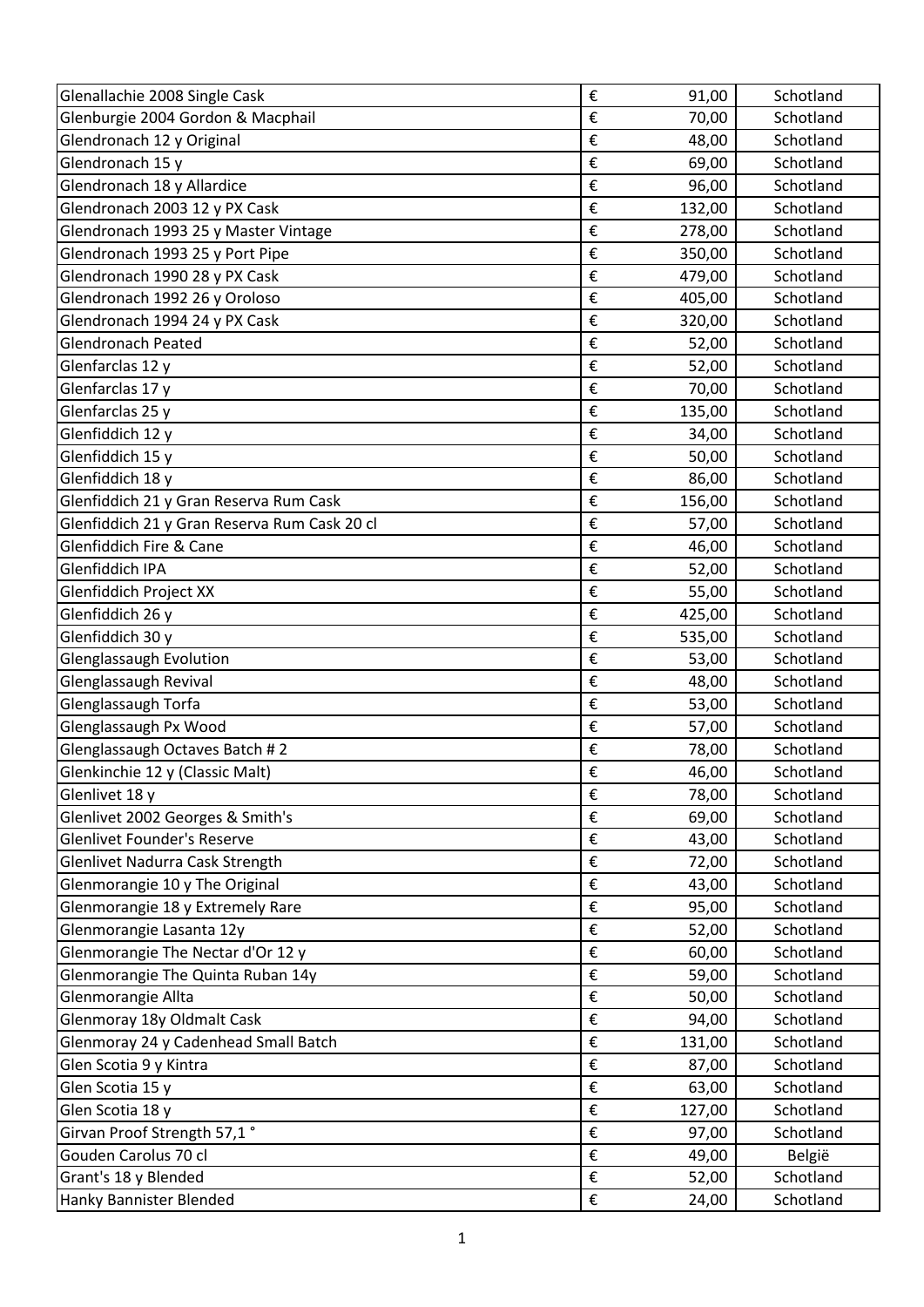| Hazelburn Triple Distilled 10 y       | €                       | 59,00  | Schotland  |
|---------------------------------------|-------------------------|--------|------------|
| Hazelburn 13 y Oloroso Cask           | €                       | 84,00  | Schotland  |
| Highland Park 2008 Octave             | €                       | 87,00  | Schotland  |
| Highland Park 12 y                    | €                       | 54,00  | Schotland  |
| Highland Park 24 y DD                 | €                       | 356,00 | Schotland  |
| <b>Highland Park Dark Origins</b>     | €                       | 87,00  | Schotland  |
| Hudson Baby Bourbon                   | €                       | 37,00  | <b>USA</b> |
| Hudson Manhattan Rye                  | €                       | 34,00  | <b>USA</b> |
| Imperial 29 y Single Malt of Scotland | €                       | 337,00 | Schotland  |
| Inchmurrin 13 y single cask           | €                       | 94,00  | Schotland  |
| Jack Daniel's Gentleman Jack          | €                       | 40,00  | <b>USA</b> |
| Jack Daniel's Single Barrel 50°       | €                       | 55,00  | <b>USA</b> |
| Johnnie Walker Blue Label             | €                       | 172,00 | Schotland  |
| Johnnie Walker Gold Label             | €                       | 48,00  | Schotland  |
| Johnnie Walker Green Label            | €                       | 47,00  | Schotland  |
| Johnnie Walker Platinum Label 18 y    | €                       | 80,00  | Schotland  |
| Johnnie Walker Sweet Peat             | €                       | 33,00  | Schotland  |
| Johnnie Walker Ghost & Rare III       | €                       | 336,00 | Schotland  |
| Jura Journey                          | €                       | 41,00  | Schotland  |
| Jura Seven Wood                       | €                       | 71,00  | Schotland  |
| Jura 21 y                             | €                       | 164,00 | Schotland  |
| Jura Elixir 12 y                      | €                       | 55,00  | Schotland  |
| Kavalan Podium                        | €                       | 79,00  | Taiwan     |
| Kavalan Port Finish                   | €                       | 70,00  | Taiwan     |
| Kavalan Solist Sherry Cask Nectar     | €                       | 160,00 | Taiwan     |
| Kilchoman Smal Batch Belgium          | €                       | 70,00  | Schotland  |
| Kilchoman Sanaig                      | €                       | 67,00  | Schotland  |
| Kilchoman 100% Islay                  | €                       | 82,00  | Schotland  |
| Kilchoman Loch Gorm                   | €                       | 87,00  | Schotland  |
| Kilchoman Machir Bay                  | €                       | 55,00  | Schotland  |
| Kilkerrran 8 y Cask Strength          | €                       | 61,00  | Schotland  |
| Kilkerrran 12 y                       | €                       | 54,00  | Schotland  |
| Kingsbarn Dream to Draft              | €                       | 50,00  | Schotland  |
| Knappogue Castle 12 y                 | €                       | 60,00  | lerland    |
| Lagavulin 8 y                         | €                       | 71,00  | Schotland  |
| Lagavulin 16 y (Classic Malt)         | €                       | 71,00  | Schotland  |
| Lagavulin Distillers Edition          | €                       | 95,00  | Schotland  |
| Laphroaig 10 y                        | €                       | 45,00  | Schotland  |
| Laphroaig Quarter Cask                | €                       | 60,00  | Schotland  |
| Laphroaig Select                      | €                       | 39,00  | Schotland  |
| Laphroaig Triple Wood                 | €                       | 56,00  | Schotland  |
| Laphroaig Brodir Port Cask            | €                       | 106,00 | Schotland  |
| Ledaig 10 y                           | €                       | 54,00  | Schotland  |
| Ledaig 12 y Gordon & Macphail         | €                       | 58,00  | Schotland  |
| Ledaig 2011 Signatory Vintage         | €                       | 56,00  | Schotland  |
| Linkwood 15 y Gordon & Macphail       | €                       | 78,00  | Schotland  |
| Loch Lomond Original                  | €                       | 35,00  | Schotland  |
| Loch Lomond The Open                  | €                       | 47,00  | Schotland  |
| Longrow Peated 46°                    | €                       | 55,00  | Schotland  |
| Longrow 14 y Sherry Matured           | $\boldsymbol{\epsilon}$ | 89,00  | Schotland  |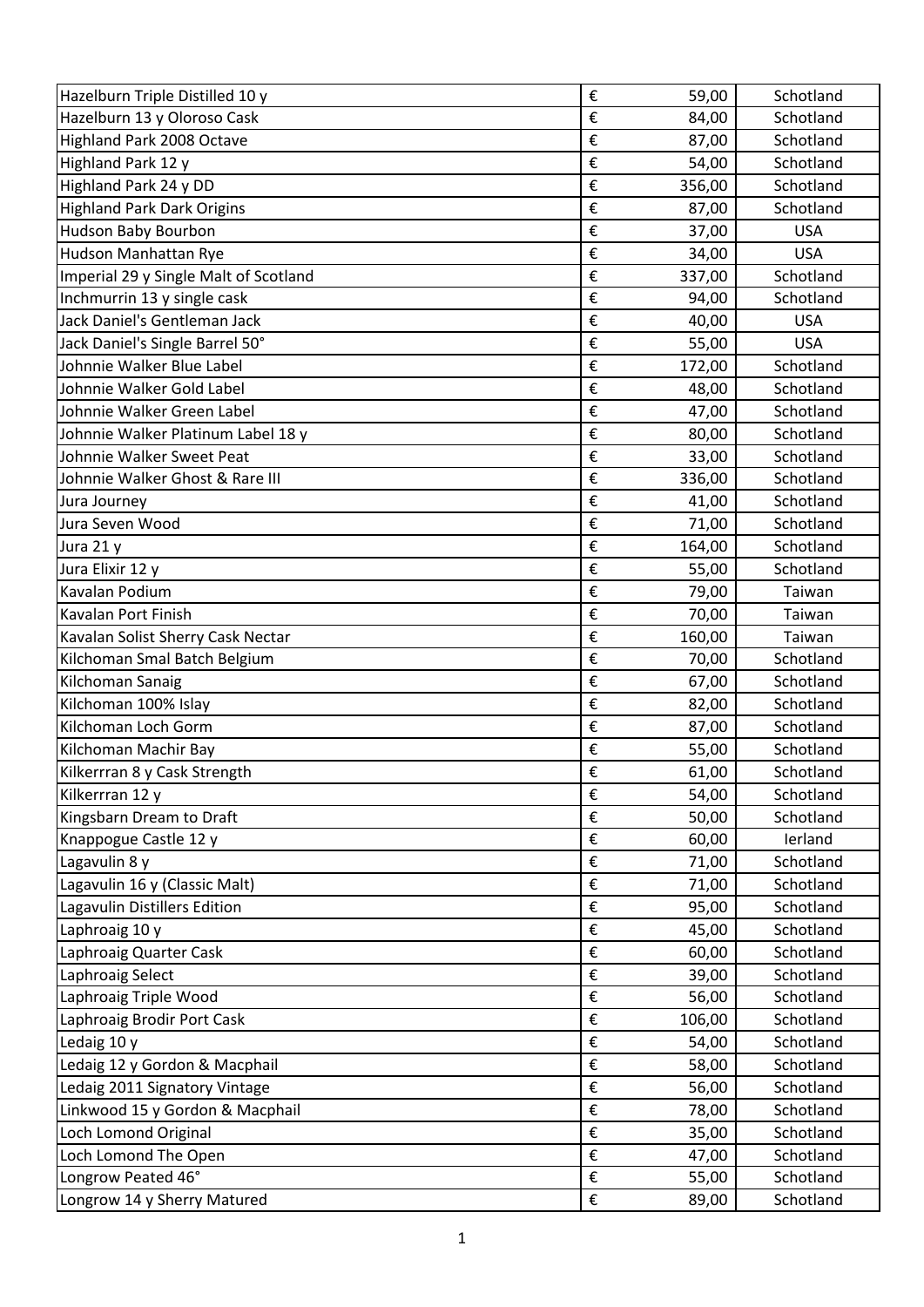| Longrow Red 11 y Pinot Noir               | €                       | 81,00  | Schotland  |
|-------------------------------------------|-------------------------|--------|------------|
| Macallan 12 y Double Cask                 | €                       | 74,00  | Schotland  |
| Macallan 12 y Triple Cask                 | €                       | 79,00  | Schotland  |
| Mackmyra Brukswisky                       | €                       | 51,00  | Zweden     |
| Mackmyra Moment Glöd                      | €                       | 145,00 | Zweden     |
| Maker's Mark - Kentucky Straight          | €                       | 40,00  | <b>USA</b> |
| Michter's US Bourbon                      | €                       | 58,00  | <b>USA</b> |
| Michter's US Straight Rye                 | €                       | 58,00  | <b>USA</b> |
| Michter's US Unblended                    | €                       | 66,00  | <b>USA</b> |
| <b>Midleton Very Rare</b>                 | €                       | 205,00 | lerland    |
| Monkey Shoulder Blended                   | €                       | 33,00  | Schotland  |
| Mortlach 15 y Gordon & Macphail           | €                       | 79,00  | Schotland  |
| Nikka Coffey Grain                        | €                       | 58,00  | Japan      |
| Nikka Coffey Malt                         | €                       | 60,00  | Japan      |
| Nikka Days Blended                        | €                       | 41,00  | Japan      |
| Nikka 12 y Blended                        | €                       | 116,00 | Japan      |
| Nikka from the Barrel 50 cl               | €                       | 41,00  | Japan      |
| Nikka Super Rare Old                      | €                       | 50,00  | Japan      |
| Milk and Honey New Make                   | €                       | 37,00  | Israël     |
| Milk and Honey Young Single Malt          | €                       | 41,00  | Israël     |
| Miyagikyo Singel malt                     | €                       | 77,00  | Japan      |
| Oban 14 y (Classic Malt)                  | €                       | 58,00  | Schotland  |
| Oban distiller's Edition Fino Sherry 1997 | €                       | 80,00  | Schotland  |
| Octomore Ed. 7,4 7 y 167 ppm              | €                       | 202,00 | Schotland  |
| Octomore Islay Barley 7,3 169 ppm         | €                       | 207,00 | Schotland  |
| Octomore masterclass 08.1 8 y 167 ppm     | €                       | 141,00 | Schotland  |
| Octomore Ed. 08.4 8 y 170 ppm             | €                       | 168,00 | Schotland  |
| Old Pulteney Huddart                      | €                       | 52,00  | Schotland  |
| Old Pulteney 15 y                         | €                       | 77,00  | Schotland  |
| Old Pulteney 17 y                         | €                       | 95,00  | Schotland  |
| Old Pulteney 18 y                         | €                       | 121,00 | Schotland  |
| Old Pulteney Flotilla 2008                | $\boldsymbol{\epsilon}$ | 50,00  | Schotland  |
| Paddy Irish Whiskey                       | $\boldsymbol{\epsilon}$ | 28,00  | lerland    |
| Paul John Bold                            | €                       | 53,00  | India      |
| Paul John Brilliance                      | $\boldsymbol{\epsilon}$ | 53,00  | India      |
| Paul John Classic Selection               | $\boldsymbol{\epsilon}$ | 86,00  | India      |
| Paul John Edited                          | $\boldsymbol{\epsilon}$ | 53,00  | India      |
| Paul John Nirvana                         | $\boldsymbol{\epsilon}$ | 35,00  | India      |
| Paul John Oroloso                         | €                       | 74,00  | India      |
| Paul John Pedro Ximenes                   | €                       | 80,00  | India      |
| Paul John Peated Select                   | €                       | 78,00  | India      |
| Paul John SC 732 Peated                   | €                       | 130,00 | India      |
| Paul John Cask 6017 Peated                | €                       | 132,00 | India      |
| Paul John Mars Orbiter                    | $\boldsymbol{\epsilon}$ | 400,00 | India      |
| Pittyvaich 29 y Special Release           | $\boldsymbol{\epsilon}$ | 390,00 | Schotland  |
| Port Charlotte 10 y                       | €                       | 66,00  | Schotland  |
| Port Charlotte Islay Barley 2011          | €                       | 86,00  | Schotland  |
| Port Charlotte MRC: 01 2010               | $\boldsymbol{\epsilon}$ | 127,00 | Schotland  |
| Redbreast 12 y                            | $\boldsymbol{\epsilon}$ | 55,00  | lerland    |
| Redbreast 15 y                            | $\boldsymbol{\epsilon}$ | 94,00  | lerland    |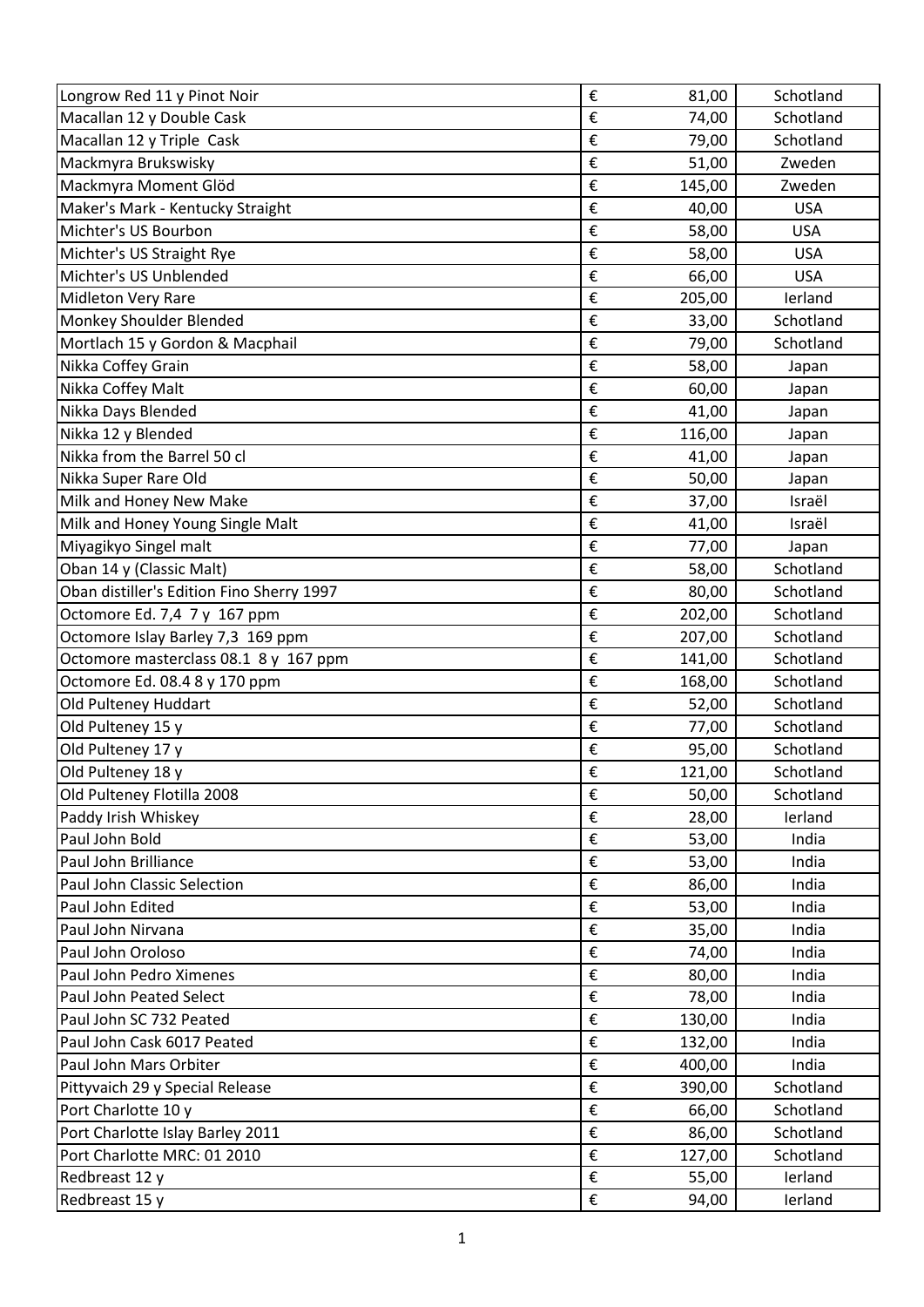| Ridgemont 1792 Small Batch Bourbon                 | €                       | 43,00  | <b>USA</b> |
|----------------------------------------------------|-------------------------|--------|------------|
| <b>Robert Burns Arran Scotch Blended</b>           | €                       | 25,00  | Schotland  |
| Rock Oyster Maritime Islands Blended               | €                       | 62,00  | Schotland  |
| Roe & Co Irish blend                               | €                       | 42,00  | lerland    |
| Springbank 10 y                                    | €                       | 59,00  | Schotland  |
| Springbank 12 y Cask Strenght                      | €                       | 72,00  | Schotland  |
| Springbank 15 y                                    | €                       | 88,00  | Schotland  |
| Springbank 18 y                                    | €                       | 140,00 | Schotland  |
| Springbank 25 y                                    | €                       | 510,00 | Schotland  |
| Taketsuru 17 y                                     | €                       | 205,00 | Japan      |
| Taketsuru 21 y                                     | €                       | 360,00 | Japan      |
| Talisker 10 y (Classic Malt)                       | €                       | 45,00  | Schotland  |
| Talisker Distiller's Edition 2006/2016             | €                       | 63,00  | Schotland  |
| Talisker Dark Storm 1L                             | €                       | 86,00  | Schotland  |
| Talisker 18 y                                      | €                       | 110,00 | Schotland  |
| Talisker 15 y Special Release                      | €                       | 131,00 | Schotland  |
| <b>Teeling Brabazon</b>                            | €                       | 76,00  | lerland    |
| <b>Teeling Small Batch Rum Cask</b>                | €                       | 36,00  | lerland    |
| <b>Teeling Single Malt</b>                         | €                       | 52,00  | lerland    |
| <b>Teeling Single Grain</b>                        | €                       | 46,00  | lerland    |
| Teeling 24 y Sauternes Cask                        | €                       | 323,00 | lerland    |
| That Boutique North British Grain 27 y             | €                       | 69,00  | Schotland  |
| The Lakes Faith                                    | €                       | 257,00 | Engeland   |
| The Lakes Hope                                     | €                       | 257,00 | Engeland   |
| Tomatin 12 y                                       | €                       | 45,00  | Schotland  |
| Tomatin 18 y                                       | €                       | 86,00  | Schotland  |
| <b>Tomatin Legacy</b>                              | €                       | 36,00  | Schotland  |
| Wolfburn Aurora Sherry Oak                         | €                       | 51,00  | Schotland  |
| Wolfburn Langskip                                  | €                       | 61,00  | Schotland  |
| Wolfburn Morven Light Peat                         | €                       | 51,00  | Schotland  |
| <b>Wolfburn Northland</b>                          | €                       | 51,00  | Schotland  |
| Wolfburn Small Batch 375                           | €                       | 79,00  | Schotland  |
| Woodford Reserve kentucky Straight                 | €                       | 40,00  | <b>USA</b> |
| <b>Writer's Tears</b>                              | €                       | 39,00  | lerland    |
| <b>Writer's Tears Redhead</b>                      | €                       | 51,00  | lerland    |
| Yamazakura Blended                                 | $\boldsymbol{\epsilon}$ | 55,00  | Japan      |
| Yoichi Single Malt Nikka                           | €                       | 77,00  | Japan      |
| Whisky tasting glas - Glencairn - tulpvorm op voet | €                       | 7,00   |            |
| Whisky Stones Rocks / 8 stuks                      | $\boldsymbol{\epsilon}$ | 22,00  |            |

## *Rum*

| Abuelo 12 y             | € | 42,00 | Panamá                 |
|-------------------------|---|-------|------------------------|
| Abuelo 15 y Oloroso     | € | 71,00 | Panamá                 |
| Angostura 1824 12 y     | € | 72,00 | <b>Trinidad Tobago</b> |
| Angostura 1919 8 y      | € | 44,00 | <b>Trinidad Tobago</b> |
| Angostura 5 y           | € | 31,00 | <b>Trinidad Tobago</b> |
| Angostura 7 y           | € | 35,00 | <b>Trinidad Tobago</b> |
| AH Riise 1888 Gold      | € | 56,00 | Denemarken             |
| Arcane Extra Aroma 12 y | € | 40,00 | Mauritius              |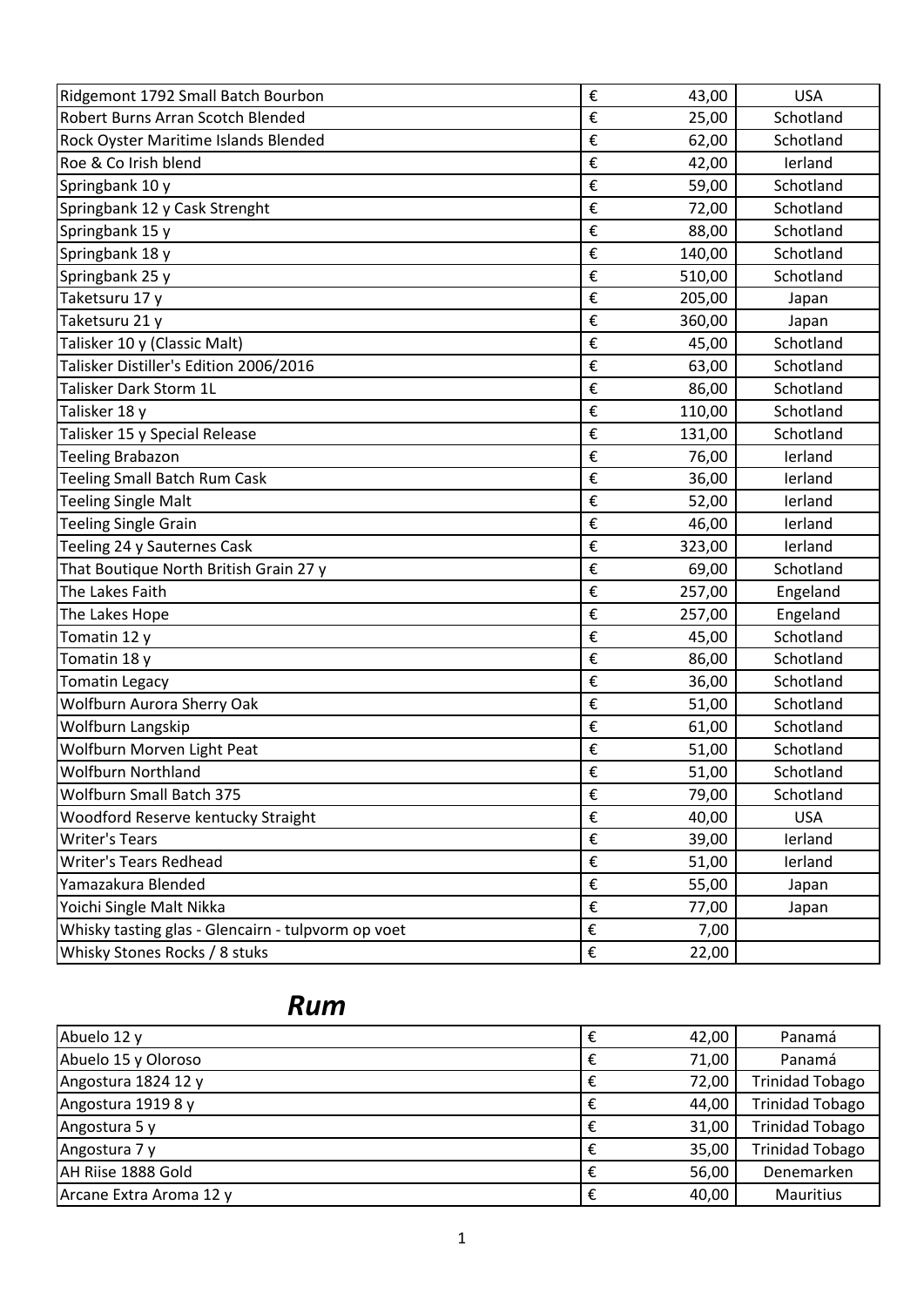| B 13 rum 10 cl                    | €                       | 11,50  | Duitsland           |
|-----------------------------------|-------------------------|--------|---------------------|
| B 13 rum 50 cl                    | €                       | 50,00  | Duitsland           |
| <b>B</b> 13 rum 70 cl             | €                       | 59,00  | Duitsland           |
| Barbancourt 13 Rum Mercenary      | €                       | 81,00  | Haiti               |
| Barceló Imperial                  | €                       | 36,00  | Dom. Republiek      |
| Barceló Imperial Onyx             | €                       | 41,00  | Dom. Republiek      |
| Barceló 30th Aniversario          | €                       | 97,00  | Dom. Republiek      |
| Belroy's Rum                      | €                       | 46,00  | België              |
| Botran Reserva 15 y               | €                       | 41,00  | Guatemala           |
| Cadenhead's Classic rum           | €                       | 51,00  | Caraïbes            |
| Caney Añejo Centuria 7 años       | €                       | 27,00  | Cuba                |
| Caney Oro Ligero años             | €                       | 24,00  | Cuba                |
| Chairman's Reserve Forgoten Cask  | €                       | 47,00  | Santa Lucia         |
| Cihuatan 8 y El Salvador          | €                       | 50,00  | El Salvador         |
| Clément Agricole XO               | €                       | 60,00  | Martinique          |
| Clément Cuvee Homere              | €                       | 99,00  | Martinique          |
| Clément Vieux VSOP                | €                       | 44,00  | Martinique          |
| Compagnie des Indes Caraïbes      | €                       | 35,00  | Caraïbes            |
| Compagnie des Indes Jamaica       | €                       | 44,00  | Jamaica             |
| Compagnie des Indes West Indies   | €                       | 44,00  | Caraïbes            |
| Dictador 12 años                  | €                       | 47,00  | Colombia            |
| Dictador 20 años                  | €                       | 65,00  | Colombia            |
| Diplomático Ambassador            | €                       | 198,00 | Venezuela           |
| Diplomático Reserva Exclusiva     | €                       | 46,00  | Venezuela           |
| Don Papa Filipines                | €                       | 43,00  | Filippijnen         |
| Doorly's XO Sherry                | €                       | 37,00  | <b>Barbados</b>     |
| Dos Maderas $5y + 5y$             | €                       | 47,00  | Guyana/Spanje       |
| Dos Maderas 10y + 5 y Luxus       | €                       | 132,00 | Caraïben/Spanje     |
| El Dorado 12 y                    | €                       | 44,00  | <b>Brits Guyana</b> |
| El Dorado 21 y                    | €                       | 98,00  | <b>Brits Guyana</b> |
| Fair Belize 9 y                   | €                       | 60,00  | <b>Belize</b>       |
| Fair Belize XO                    | €                       | 46,00  | <b>Belize</b>       |
| Flor de Caña Centenario Gold 18 y | $\boldsymbol{\epsilon}$ | 51,00  | Nicaragua           |
| Foursquaire 12 y Kintra           | €                       | 78,00  | <b>Barbados</b>     |
| <b>Gold of Mauritius Dark</b>     | €                       | 44,00  | <b>Mauritius</b>    |
| Hampden 8 y Kintra                | €                       | 70,00  | Jamaica             |
| Havana Club Añejo 7 y             | €                       | 37,00  | Cuba                |
| Havana Club Añejo Especial        | €                       | 27,00  | Cuba                |
| Havana Club Selección de Maestros | €                       | 56,00  | Cuba                |
| Havana Club Tribute               | €                       | 335,00 | Cuba                |
| Havana Club Union                 | €                       | 305,00 | Cuba                |
| Havana Club Tomorrowland          | €                       | 96,00  | Cuba                |
| Havana Club Tomorrowland + glazen | €                       | 146,00 | Cuba                |
| <b>HSE Black Sheriff</b>          | €                       | 36,00  | Martinique          |
| <b>JM Vieux VSOP</b>              | $\boldsymbol{\epsilon}$ | 50,00  | Martinique          |
| JM XO                             | €                       | 65,00  | Martinique          |
| JM Multi Millésime                | €                       | 67,00  | Martinique          |
| Karukera Rhum Vieux               | €                       | 58,00  | Martinique          |
| La Hechicera                      | €                       | 52,00  | Colombia            |
|                                   |                         |        |                     |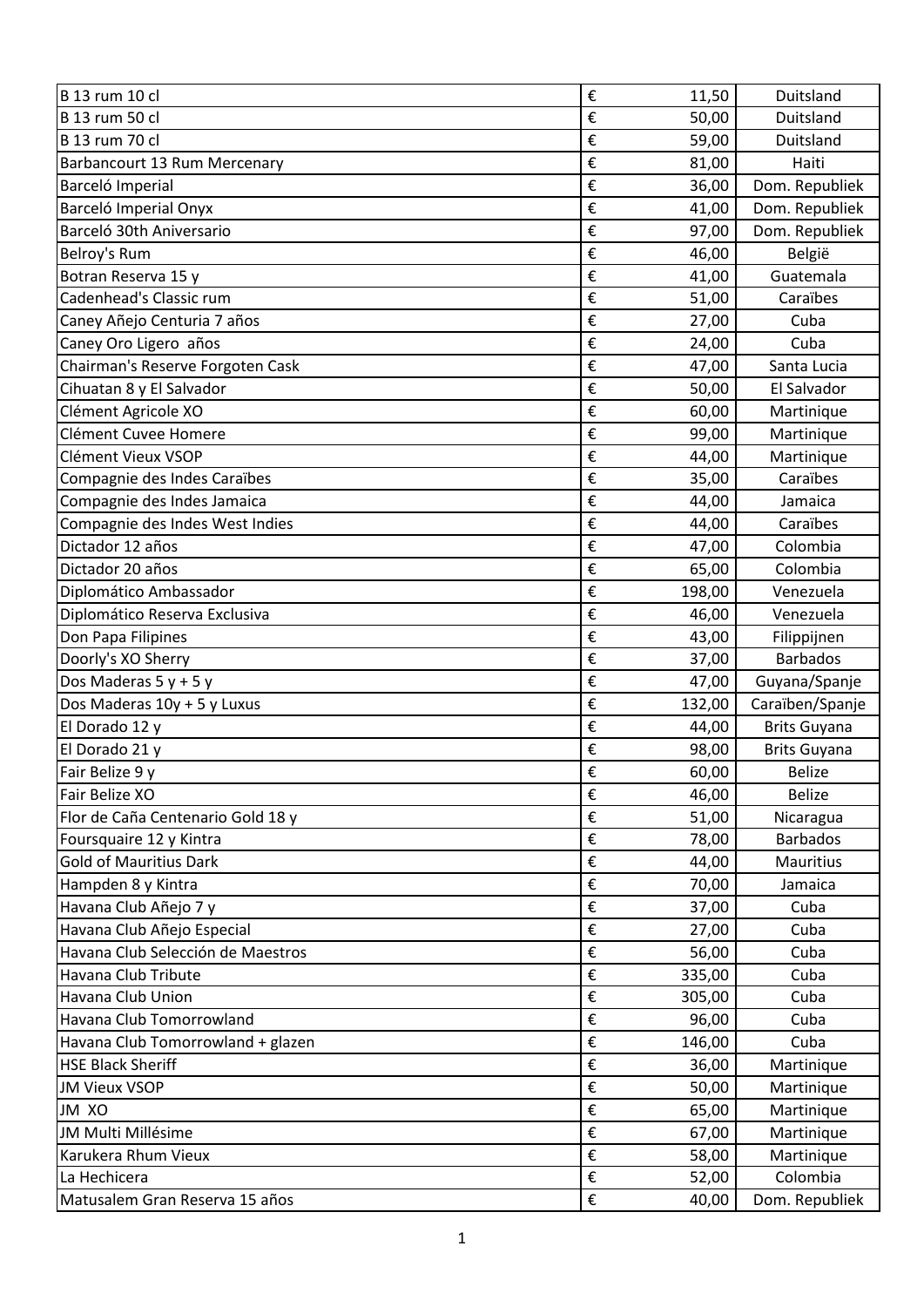| Millonario 10th Aniversario                       | €                       | 40,00  | Peru                   |
|---------------------------------------------------|-------------------------|--------|------------------------|
| Millonario Solera 15 y                            | €                       | 54,00  | Peru                   |
| Millonario XO                                     | €                       | 95,00  | Peru                   |
| Mount Gay 1703                                    | €                       | 131,00 | <b>Barbados</b>        |
| Mount Gay Black Barrel                            | €                       | 40,00  | <b>Barbados</b>        |
| Mount Gay XO                                      | €                       | 56,00  | <b>Barbados</b>        |
| Mount Gay Eclipse                                 | €                       | 29,00  | <b>Barbados</b>        |
| Mount Gay copper Stills 2 X 35 cl                 | €                       | 97,00  | <b>Barbados</b>        |
| Neisson Reserve Speciale                          | €                       | 59,00  | Martinique             |
| New Grove 10 y                                    | €                       | 48,00  | <b>Mauritius</b>       |
| New Grove Merisier finish                         | €                       | 69,00  | <b>Mauritius</b>       |
| Plantation Gift Pack 6 X 10 cl                    | €                       | 59,00  | diversen               |
| Plantation Barbados XO 20th Aniversario           | €                       | 54,00  | <b>Barbados</b>        |
| Plantation Guatemala / Belize 6 y                 | €                       | 36,00  | Guatemala              |
| Plantation Guyana 2005                            | €                       | 55,00  | Guyana                 |
| Plantation Panama 2004                            | €                       | 46,00  | Panamá                 |
| <b>Plantation Pineapple</b>                       | €                       | 37,00  | Frankrijk              |
| Plantation Trinidad 2009 Single cask for Davidoff | €                       | 53,00  | Trinidad               |
| <b>Plantation Wit 3 Stars</b>                     | €                       | 25,00  | Jam/Barb/Trinid        |
| <b>Plantation Overproof OFTD</b>                  | €                       | 38,00  | Diversen               |
| <b>Plantation Xayamaca</b>                        | €                       | 36,00  | Jamaica                |
| Portmourant 13 y Rum Mercenary                    | €                       | 68,00  | Guyana                 |
| Pusser's Gunpowder Rum                            | €                       | 41,00  | <b>Brits Guyana</b>    |
| Rum 4 A.L.S.                                      | €                       | 69,00  | Jamaica                |
| <b>Rum Nation Barbados XO</b>                     | €                       | 74,00  | <b>Barbados</b>        |
| Rum Nation Panamá 21 y                            | €                       | 92,00  | Panamá                 |
| Rum Nation Réunion 7 y                            | €                       | 48,00  | Ile de Réunion         |
| Rum Nation Trinidad 5 y                           | €                       | 47,00  | <b>Trinidad Tobago</b> |
| Sailor Jerry Spiced                               | €                       | 25,00  | Caraïben               |
| Saint aubain Black Rum                            | €                       | 33,00  | <b>Mauritius</b>       |
| Sample Eleven Blended Rum                         | €                       | 36,00  | Caraïbes               |
| Savanna 7 y                                       | €                       | 53,00  | La Reunion             |
| Savanna Millésime 2012                            | €                       | 63,00  | La Reunion             |
| Summum Añejo Solera 12 y                          | €                       | 43,00  | Dom. Republiek         |
| Summum Sauternes finish 12 y                      | €                       | 54,00  | Dom. Republiek         |
| The Rum Mercenary Venezuela 13 y                  | €                       | 69,00  | Venezuela              |
| Trois Rivières VSOP                               | €                       | 51,00  | Martinique             |
| Trois Rivières Single Cask 2007                   | $\pmb{\epsilon}$        | 74,00  | Martinique             |
| Uitvlugt 21 y Rum Mercenary                       | €                       | 119,00 | Guyana                 |
| Worthy Park Single Estate                         | €                       | 66,00  | Jamaica                |
| Zacapa Centenario 23 años                         | €                       | 59,00  | Guatemala              |
| Zacapa XO                                         | €                       | 132,00 | Guatemala              |
| Zaya 12 y                                         | $\boldsymbol{\epsilon}$ | 53,00  | <b>Trinidad Tobago</b> |

| diversen                           |       |           |
|------------------------------------|-------|-----------|
| Champagnes en schuimwijnen         |       |           |
| ICava CanXa Brut                   | 12,00 | Spanje    |
| Champagne Ayala Brut Majeur        | 40,00 | Frankrijk |
| Champagne Ayala Brut Majeur Magnum | 85,00 | Frankrijk |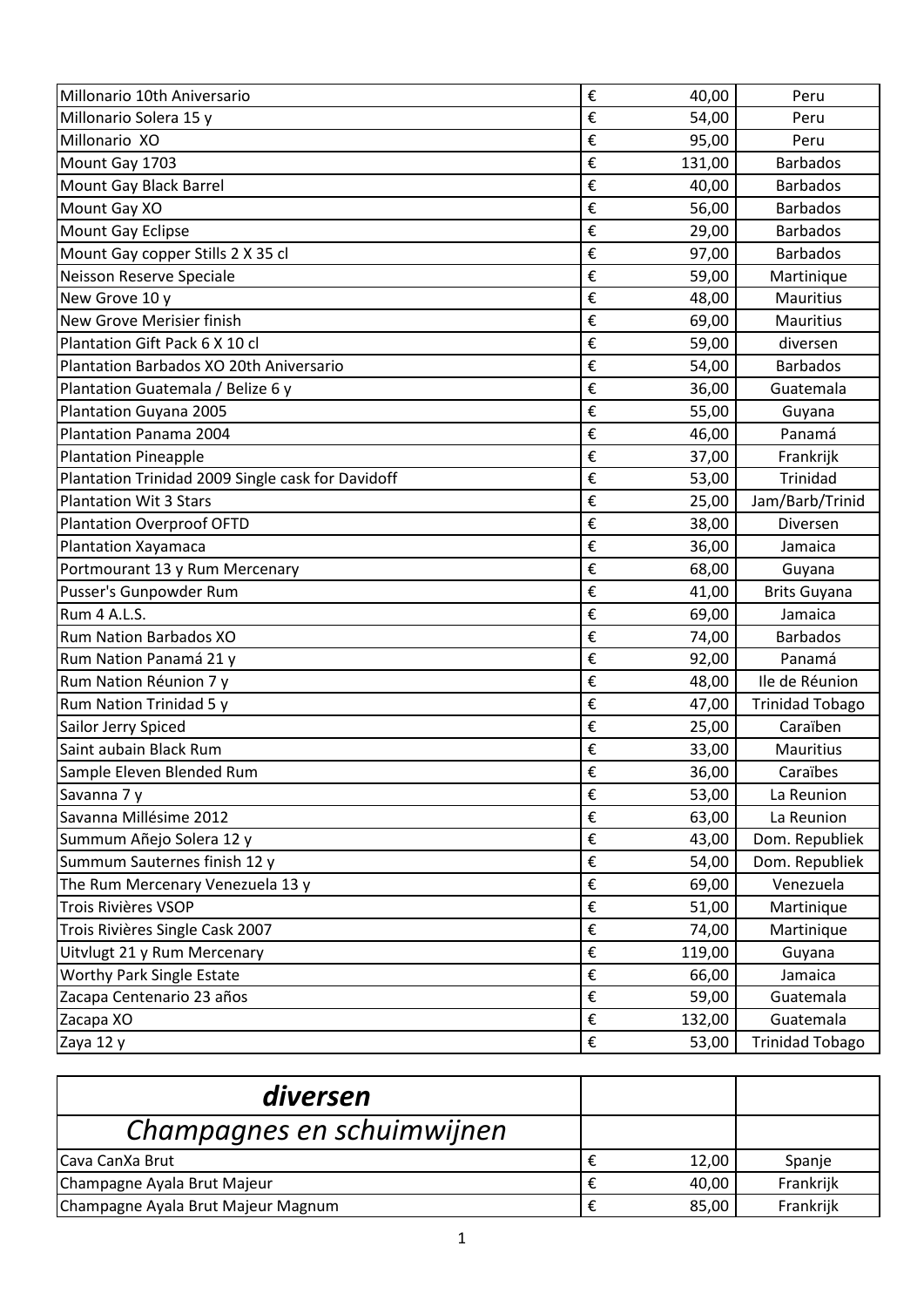| Champagne Ayala Rosé Majeur                                   | €                       | 46,00    | Frankrijk  |
|---------------------------------------------------------------|-------------------------|----------|------------|
| Champagne Bollinger James Bond Ed. Lim. 2012                  | €                       | 199,00   | Frankrijk  |
| Champagne Bollinger la Grande année 2007                      | €                       | 127,00   | Frankrijk  |
| Champagne Bollinger Spécial Cuvée Brut                        | €                       | 57,00    | Frankrijk  |
| Champagne Gruet Brut - Blanc de Noirs                         | €                       | 25,00    | Frankrijk  |
| Champagne Gruet Brut - Blanc de Noirs Magnum                  | €                       | 54,00    | Frankrijk  |
| Champagne Laurent Perrier Cuvée brut 37,50 cl                 | €                       | 23,00    | Frankrijk  |
| Champagne Laurent Perrier Cuvée brut 75 cl                    | €                       | 40,00    | Frankrijk  |
| Champagne Laurent Perrier Cuvée brut 75 cl + 2 glazen         | €                       | 52,00    | Frankrijk  |
| Champagne Laurent Perrier Cuvée Rosé + 2 glazen               | €                       | 81,00    | Frankrijk  |
| Champagne Laurent Perrier Cuvée Rosé Magnum                   | €                       | 160,00   | Frankrijk  |
| Champagne Laurent Perrier Ultra Brut                          | €                       | 54,00    | Frankrijk  |
| Champagne Laurent Perrier Grand Siecle                        | €                       | 157,00   | Frankrijk  |
| Champagne Pierre Moncuit Brut Grand Cru                       | €                       | 36,00    | Frankrijk  |
| Champagne Ruinart Brut                                        | €                       | 58,00    | Frankrijk  |
|                                                               |                         |          |            |
|                                                               |                         |          |            |
| Aalborg Taffel Akvavit 1L                                     | €                       | 32,00    | Denemarken |
| Arran Gold Cream Likeur                                       | €                       | 22,00    | Schotland  |
| Advokaat FX De Beukelaer                                      | €                       | 16,00    | België     |
| <b>Absinth Grande Absente</b>                                 | €                       | 50,00    | Frankrijk  |
| Amaretto Gozio                                                | €                       | 24,00    | Italië     |
| Armagnac Chateau Garreau Cuvée Royal 50 cl                    | €                       | 39,00    | Frankrijk  |
| Armagnac Chateau Garreau Cuvée Royal karaf 70 cl              | €                       | 67,00    | Frankrijk  |
| Armagnac Chateau Garreau Hors d'Age 50 cl                     | €                       | 49,00    | Frankrijk  |
| Armagnac Chateau Garreau XO 15Y 50 cl                         | €                       | 68,00    | Frankrijk  |
| Armagnac Chateau Garreau XO 15 Y karaf 70 cl                  | €                       | 88,00    | Frankrijk  |
| Armagnac Chateau Garreau 1985 50cl                            | €                       | 92,00    | Frankrijk  |
| Armagnac Chateau Garreau 1985 karaf 70cl                      | €                       | 176,00   | Frankrijk  |
| Armagnac Chateau Garreau assortiment Napoleon, XO15 ans, 1985 | €                       | 35,00    | Frankrijk  |
| Armagnac Darroze Domaine Martin 1997                          | €                       | 90,00    | Frankrijk  |
| Belroy's El Presidente                                        | €                       | 42,00    | België     |
| Belroy's Negroni                                              | €                       | 42,00    | België     |
| Belroy's Vesper Martini                                       | €                       | 42,00    | België     |
| Cachaça 51                                                    | €                       | 25,00    | Brazilië   |
| Calvados Château du Breuil 15 ans                             | €                       | 64,00    | Frankrijk  |
| Calvados Christian Drouin VSOP Pale & Dry                     | €                       | 51,00    | Frankrijk  |
| Calvados Christian Drouin Pomme Prisonnière                   | €                       | 87,00    | Frankrijk  |
| Calvados Lecompte 18 ans                                      | €                       | 118,00   | Frankrijk  |
| <b>Calvados Lemorton Domfrontais</b>                          | €                       | 49,00    | Frankrijk  |
| Calvados Boulard                                              | $\boldsymbol{\epsilon}$ | 32,00    | Frankrijk  |
| Clément Créole Shrubb Orange Liqueur                          | €                       | 32,00    | Martinique |
| Clément likeur Mahina coco                                    | €                       | 22,00    | Martinique |
| Cognac Camus VS Elegance                                      | €                       | 41,00    | Frankrijk  |
| Cognac Davidoff XO                                            | €                       | 174,00   | Frankrijk  |
| Cognac Delamain XO Pale & Dry                                 | €                       | 88,00    | Frankrijk  |
| Cognac Delamain XO Vesper                                     | $\boldsymbol{\epsilon}$ | 138,00   | Frankrijk  |
| Cognac Hine H by Hine VSOP                                    | €                       | 45,00    | Frankrijk  |
| Cognac Hine Rare VSOP                                         | €                       | 59,00    | Frankrijk  |
| Cognac Louis Treize                                           | €                       | 3.250,00 | Frankrijk  |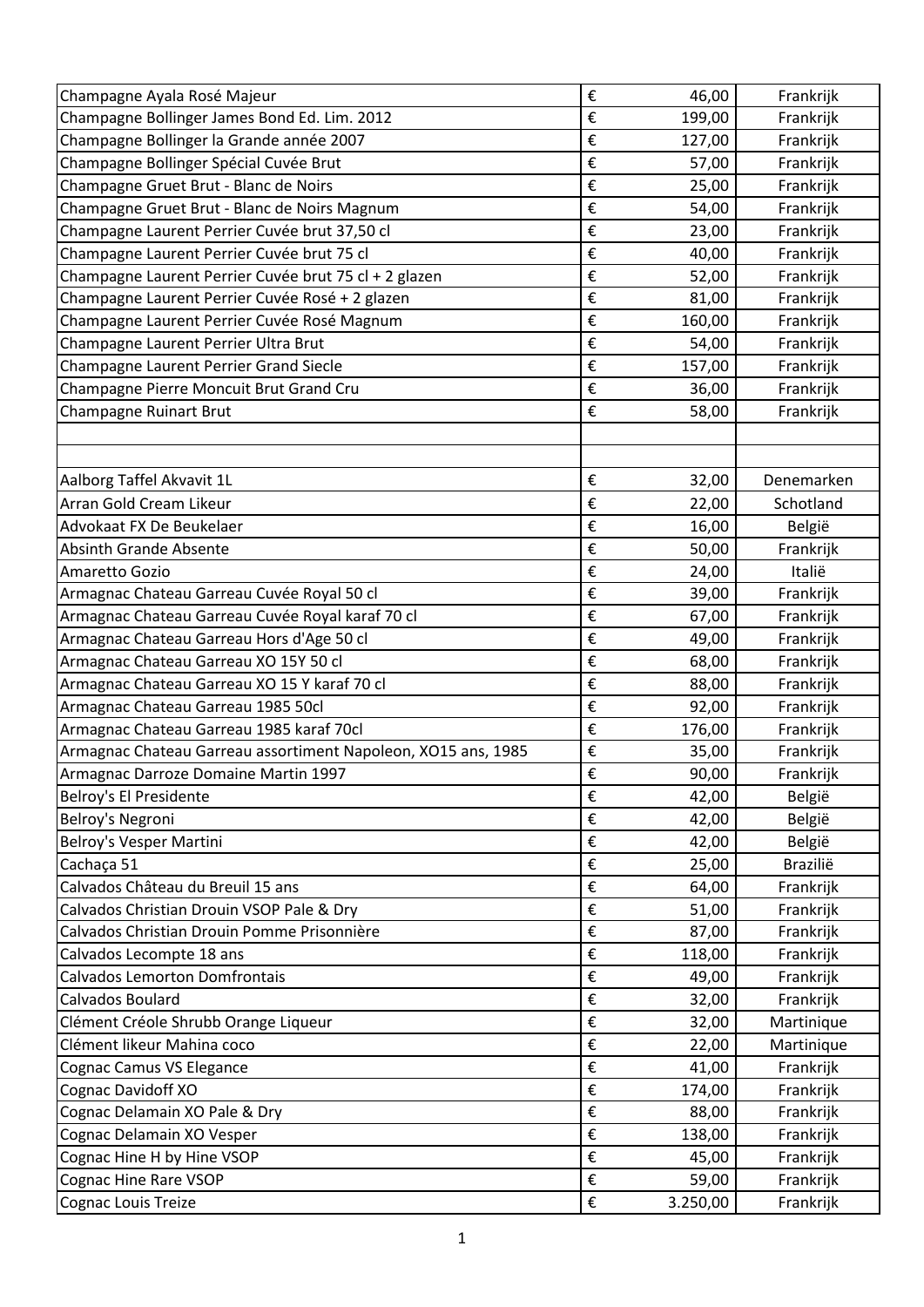| <b>Cognac Pierre Ferrand Ambre</b>         | €                       | 49,00  | Frankrijk     |
|--------------------------------------------|-------------------------|--------|---------------|
| Cognac Rémy Martin XO                      | €                       | 177,00 | Frankrijk     |
| Cognac Rémy Martin Accord Royal 1738       | €                       | 65,00  | Frankrijk     |
| Cognac Rémy Martin VSOP                    | €                       | 50,00  | Frankrijk     |
| Crémant de Loire Langlois Château          | €                       | 15,00  | Frankrijk     |
| Drambuie Whisky likeur                     | €                       | 33,00  | Schotland     |
| Golde Eight Poire Williams likeur          | €                       | 45,00  | Frankrijk     |
| Poire Prisonnière Williams Massenez        | €                       | 51,00  | Frankrijk     |
| Elixir d'Anvers                            | €                       | 28,00  | België        |
| Elixir de Spa                              | €                       | 32,00  | België        |
| Gin 1528 Cacao                             | €                       | 46,00  | Frankrijk     |
| Gin Bobby's Schiedam                       | €                       | 40,00  | Nederland     |
| <b>Gin Cubical</b>                         | €                       | 40,00  | Spanje        |
| Gin Belroy's                               | €                       | 41,00  | België        |
| Gin B 13 5 cl                              | €                       | 6,80   | Duitsland     |
| Gin B 13 70 cl                             | €                       | 46,00  | Duitsland     |
| Gin Sir Chill                              | €                       | 48,00  | België        |
| <b>Gin Citadelle</b>                       | €                       | 33,00  | Frankrijk     |
| <b>Gin Ferdinads Saar</b>                  | €                       | 41,00  | Duitsland     |
| Gin Satao                                  | €                       | 42,00  | Duitsland     |
| <b>Gin Generous</b>                        | €                       | 43,00  | Frankrijk     |
| Gin Hendrick'x                             | €                       | 42,00  | Schotland     |
| <b>Gin Law</b>                             | €                       | 50,00  | Ibiza         |
| Gin Le Gin Drouin                          | €                       | 36,00  | Frankrijk     |
| Gin Mombasa Club                           | €                       | 41,00  | Engeland      |
|                                            |                         |        |               |
| Gin Monkey 47                              | €                       | 47,00  | Duitsland     |
| <b>Gin Opihr Oriental Spiced</b>           | €                       | 38,00  | Engeland      |
| <b>Gin Scapegrace</b>                      | €                       | 41,00  | Nieuw Zeeland |
| <b>Gin Tanquerray Rangpur</b>              | €                       | 35,00  | Engeland      |
| Gin Tanquerray Nr. 10                      | €                       | 39,00  | Engeland      |
| <b>Gin The Botanist</b>                    | €                       | 43,00  | Schotland     |
| <b>Gin The Duke</b>                        | €                       | 52,00  | Duitsland     |
| Gin Wagging Finger Adm. De Ruyter 57,50%   | €                       | 45,00  | Nederland     |
| <b>Gin Wagging Finger Final Version</b>    | €                       | 40,00  | Nederland     |
| Gin Wagging Finger American Oak            | €                       | 45,00  | Nederland     |
| Gin Whitley Neill Blood Orange             | €                       | 37,00  | Engeland      |
| Grappa Marzadro Cask n°551 for Davidoff    | €                       | 85,00  | Italië        |
| Grappa Marzadro La Trentina 50cl           | €                       | 32,00  | Italië        |
| Grappa Marzadro Le diciotto Lune 50 cl     | €                       | 37,00  | Italië        |
| Grappa Marzadro 18 Lune Port Finish        | €                       | 57,00  | Italië        |
| Hierbas marimayans                         | €                       | 28,00  | Ibiza         |
| Irish Mist likeur                          | €                       | 31,00  | lerland       |
| Jenever Boompje Korenwijn 4Y               | €                       | 38,00  | Nederland     |
| Jenever Kever                              | €                       | 35,00  | Nederland     |
| Jenever St Pol Oude graanjenever 49% blauw | €                       | 36,00  | België        |
| Jenever St Pol 30% rood                    | €                       | 23,00  | België        |
| Kahlua koffielikeur                        | €                       | 23,00  | <b>USA</b>    |
| Limoncello Rossi d'Asiago                  | $\boldsymbol{\epsilon}$ | 21,00  | Italië        |
| Limoncello Marzadro                        | $\boldsymbol{\epsilon}$ | 27,00  | Italië        |